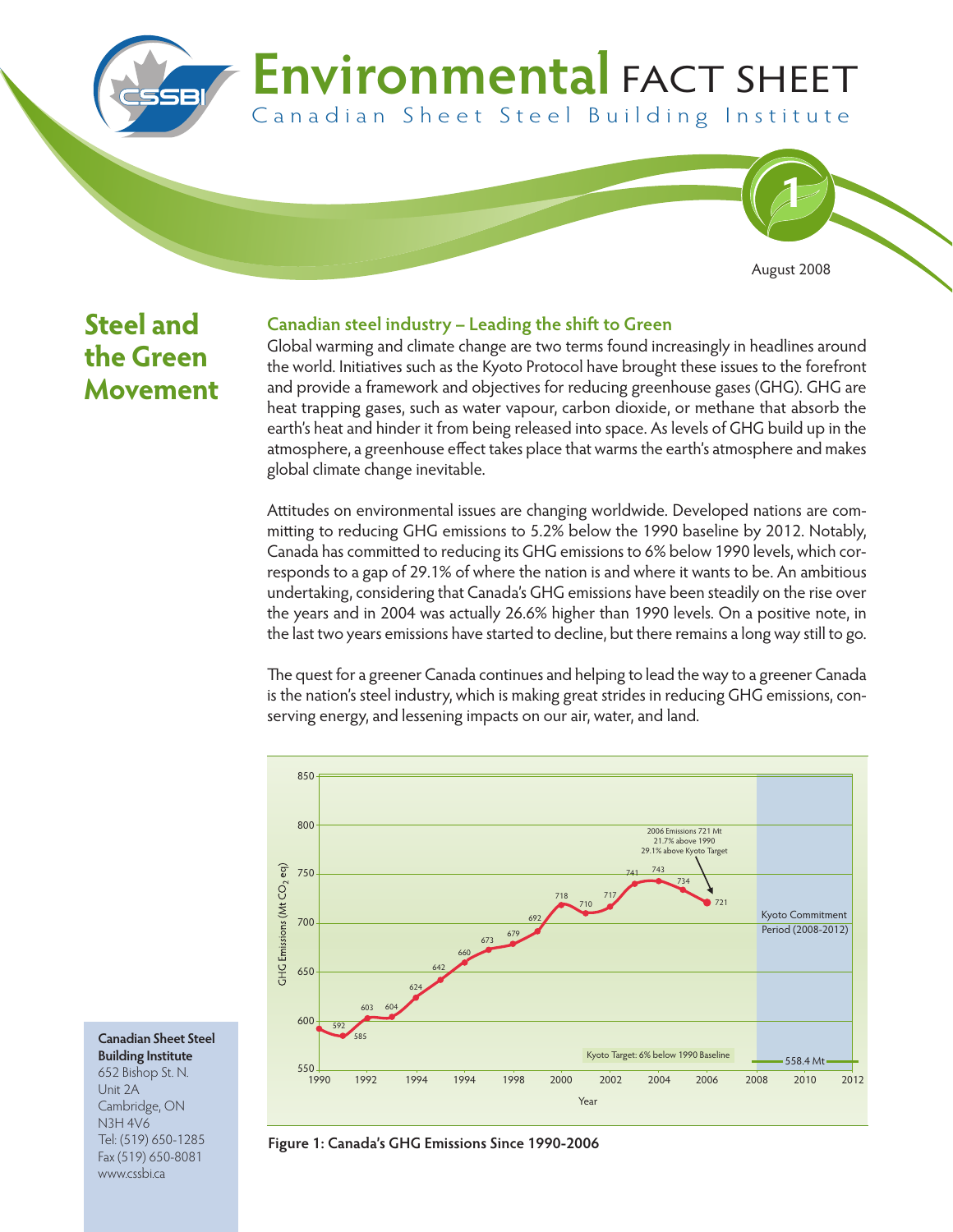

#### **Doing our part**

While all Canadian industries re-examine their impact on the environment, the Canadian steel industry is making significant progress in manufacturing greener products for its end users, as well as cleaning up its own manufacturing processes. The North American steel industry dedicates nearly 15% of its capital spending towards improving the environmental and sustainable development of its facilities.

e Canadian steel industry's environmental commitment includes working with all levels of government to develop new processes and technologies that help reduce Canada's GHG emissions and air pollutants, conserve fresh water, and reduce the impact on land by generating less waste. Between 1990 and 2006 the Canadian steel industry has achieved remarkable results with more than a 24% reduction in direct process-related GHG emissions per ton of steel produced, while managing to increase productivity by over 18%.

#### **A closer look at making steel in Canada**

Canada's steel sector is one of the nation's largest industries with annual sales greater than \$11 billion, including \$3 billion in exports. Canada has 13 steel mills spread between Alberta, Saskatchewan, Manitoba, Quebec, and Ontario. Canadian steel makers use two different steel making processes:

Basic Oxygen Furnaces (BOF) account for 59% of Canada's steel production. This process combines smelted iron ore with 25 to 35% melted scrap steel to produce products such as bars, rods, structural shapes, plates, sheets, pipes and tubes, and flat-rolled products.

Electric Arc Furnaces (EAF) account for the remaining 41% of Canada's steel production. This process uses as much as 100% scrap steel to produce products including structural beams, steel plates, and reinforcing bars.

#### **GHG and Canadian steel**

 $\overline{\phantom{a}}$ 

Carbon is an essential raw material fuel for making steel, which is a very complex, energy intensive process that produces carbon dioxide (CO2) emissions. Energy efficiency and high operating temperatures are directly linked to the amount of emissions steel mills produce. Higher temperatures create more GHG emissions of CO2, CH4 and N2O of which over 90% is CO2.

Canada's steel industry is part of the Iron & Steel subsector, which is part of a much larger Energy sector called Stationary Sources. With all GHG sources combined, the Stationary Energy sector accounts for 45% of Canada's GHG emissions, and specifically, the Iron & Steel sub-sector produces only 0.9% of Canada's total GHG emissions. As noted earlier, since 1990 Canada's GHG has increased by 21.7% (see previous page, Fig.1) with the largest increases coming from the Energy sectors. The Iron & Steel sub-sector was one of the areas that actually experienced a 1.9% **reduction** in emissions during this period.



**Figure 2: Canada's 2006 GHG Emissions by Sector**

#### **Energy and energy intensity**

e energy used by the Canadian steel sector represents just 2.8% of the nation's primary energy consumption, or 7.4% of Canada's industrial energy demand. At the plant level, the energy used for operations is the second largest expense for steel mills, second only to labour. Since 2000, many Canadian steel makers have participated in a **voluntary** agreement with our federal government to reduce Specific Energy Consumption (gigajoules per tonne of product) by 1% (per year). With these improvements, and since the initiation of Kyoto, the Canadian steel industry has successfully reduced energy intensity (per shipped tonne) by 14%.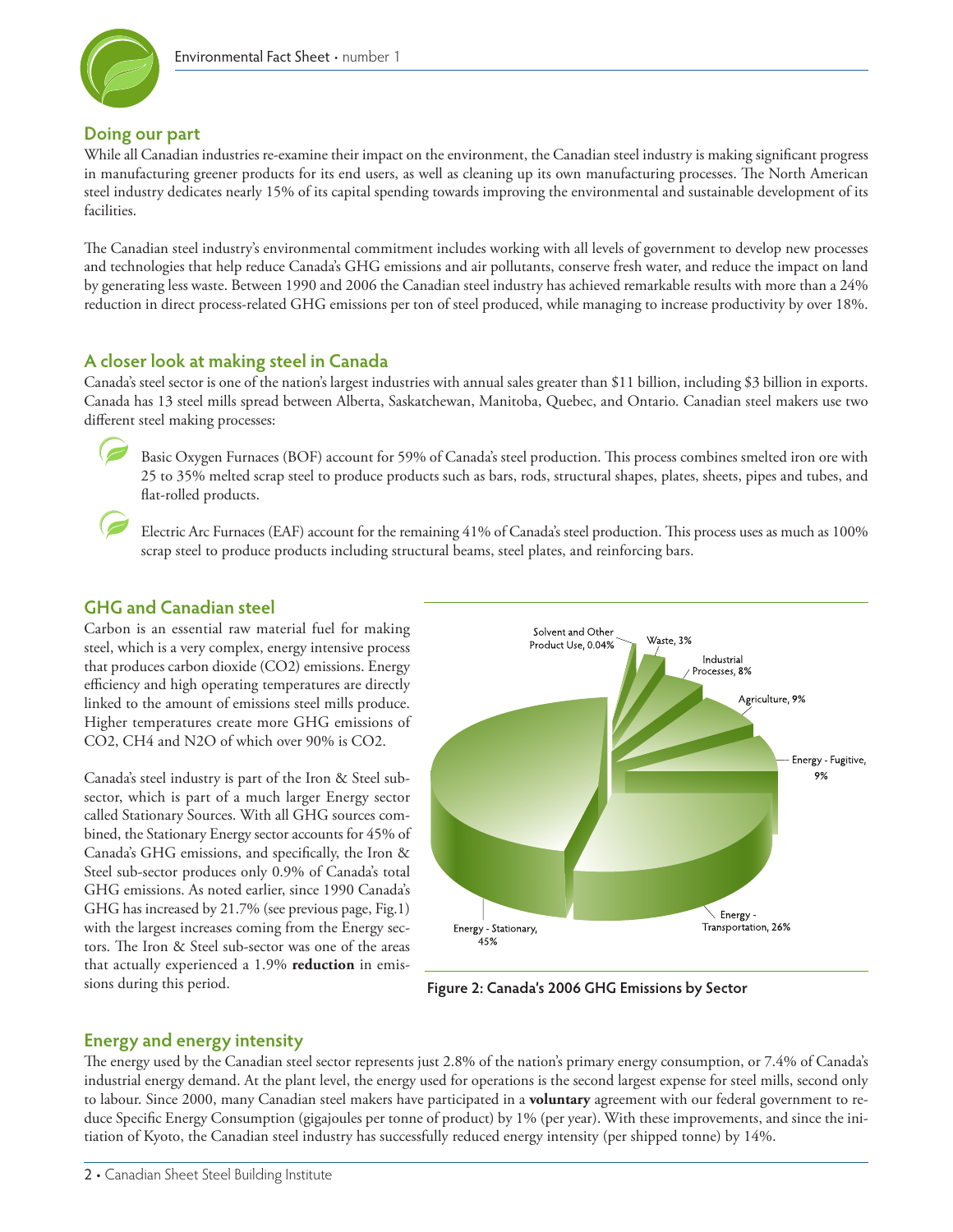



**Figure 3: Canadian Steel Industry Speci5c Energy Consumption**

### **How is progress being made?**

Canadian steel makers work with steel makers around the world through the International Iron and Steel Institute (IISI) to share resources, best practices, and expertise. Global research and development initiatives, such as the IISI's  $CO<sub>2</sub>$ Breakthrough Program, help identify advanced technologies and processes for making steel with reduced  $CO<sub>2</sub>$  emissions. Today's steel plants are improving processes with investments in energyreducing automated technologies that monitor energy performance and  $CO<sub>2</sub>$  emissions for operating units. Mills are tracking energy inputs and outputs at primary manufacturing operations and providing detailed analyses on the energy consumption of electricity, steam, natural gas, and by-product fuels. The industry's efforts since the initiation of Kyoto have resulted in a reduction of  $CO<sub>2</sub>$  emissions per shipped tonne by over 26%, as well as a reduction on a wide range of other airborne pollutants.

#### **Succeeding in making air easier to breathe**

The air we breathe is as important to Canadian steel mills as it is to people in the community. Since the early 2000's, Canadian steelmakers have worked with federal and provincial governments to develop environmental performance standards for chemicals released into the air. Our steel mills are required to provide full reports called a National Pollutant Release Inventory (NPRI), to Environment Canada.

Over the last decade, steel mills have made significant improvements in their environmental performance by upgrading air monitoring equipment and instruments with emission controls and processes. These changes have reduced the amount of harmful emissions in both water and air by 90% compared to the statistics of 1990.

Since the early 1990's, the Canadian steel industry has achieved significant pollutant reductions per tonne of steel shipped, such as:

| <b>Air Pollutants</b>                   | <b>Canadian Steel Industry</b> |
|-----------------------------------------|--------------------------------|
| Benzene                                 | 75%                            |
| <b>NOx</b>                              | 31%                            |
| SO <sub>2</sub>                         | 76%                            |
| PAHs (polycyclic aromatic hydrocarbons) | 74%                            |

#### **Our progress flows in water treatment**

Water is essential in the steel making process. When steel mills tap into a water source, between 10 to 15% is used for material conditioning to control dust. Another 10 to 15% of the water is used in the mills primary operations including wet scrubbers for pollution control, coating operations, and for acid control in pickling operations. The remaining 60 to 80% is used in heat transfer applications, where water is used to cool and protect equipment in this heat intensive environment.

After use, the water is cooled and treated for reuse or release. In North America, new technologies and water management efforts have allowed plants to reduce their freshwater intake and recycle more than 95% of the water they need. The quality of water released has always been an issue for the industry; however, North American steel mills are cleaning the water they use so well, that it returns to natural sources cleaner than when it entered the mill. Canadian steel mills are dedicated to meeting and exceeding water standards set by government, with some facilities outperforming municipal water requirements by completing as many as 6,000 daily and